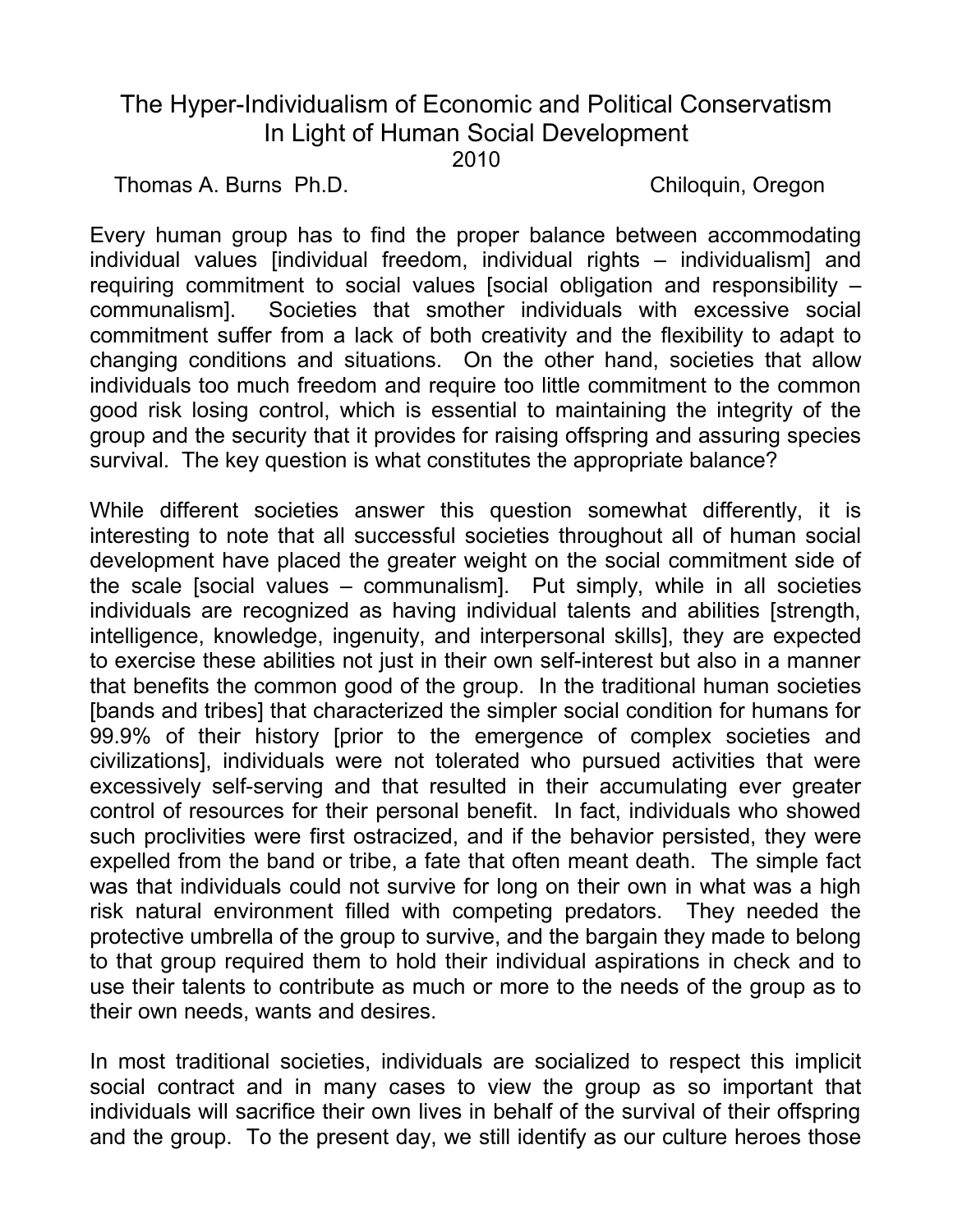who have risked or given their lives to assure the survival of other group members or the group as a whole. In this regard, virtually all of our fantasy super heroes act to sustain the community [support communal values] in the face of villains who plot to gain power and control over the community for their own ends [anti-social, hyper-individualists]. Our major political heroes – Washington, Jefferson, Lincoln, Kennedy – are seen as giving of themselves so our nation could be established, achieve a proper balance, remain whole, and pursue its collective ideals. Even our supreme Christian religious hero, Jesus, is portrayed as giving his life that others might live. Ted Turner, Bill Gates, Warren Buffet, Dale Carnegie, and John D. Rockefeller are examples of individuals who have been extremely successful financially and who have accumulated great personal wealth and power, and while as individuals they have been lauded for their innovation and industry and envied for their wealth, only when they have offered up substantial portions of their wealth to support the social needs of the human community have they been celebrated as truly admirable. In this regard, note the many equally successful billionaires through time who are not in this celebrated group, and for good reason. Even our frontier and outlaw heroes undergo transformations in the retelling of their life stories to be seen as social heroes – Robin Hood, Jesse James, Daniel Boone, Davy Crockett, Wild Bill Hickok, Wyatt Earp. Most of our heroes are social heroes; they are not individualistic heroes who serve only their own interests.

Commitment to social values as trumping individual values is the foundation bargain humans make in order to belong as members of human groups, and it is nothing new. Since before some primates came down from the trees, our human ancestors have depended on their social groups for protection from predators, location and distribution of resources, defense in relation to other groups in their species, communicating essential knowledge and skills, and responding to existing conditions and anticipating future needs. As one group of primates, humanoids were able to become successful ground level predators and explorers in large part because they gave up social organization based on the dominant individual male and his harem of confined females and adopted social organization based on several male and female adult pairings together with their offspring cooperating together in one unified group – the human troupe or band.

Once the DNA evidence linking all living creatures on earth to the same fundamental life code was added to the geological evidence for the development of the earth and the anthropological evidence for the development of the different species on earth, evolution as a theory was confirmed beyond question, except in particular details. And within the picture of human evolution there is virtually universal agreement among human social evolution experts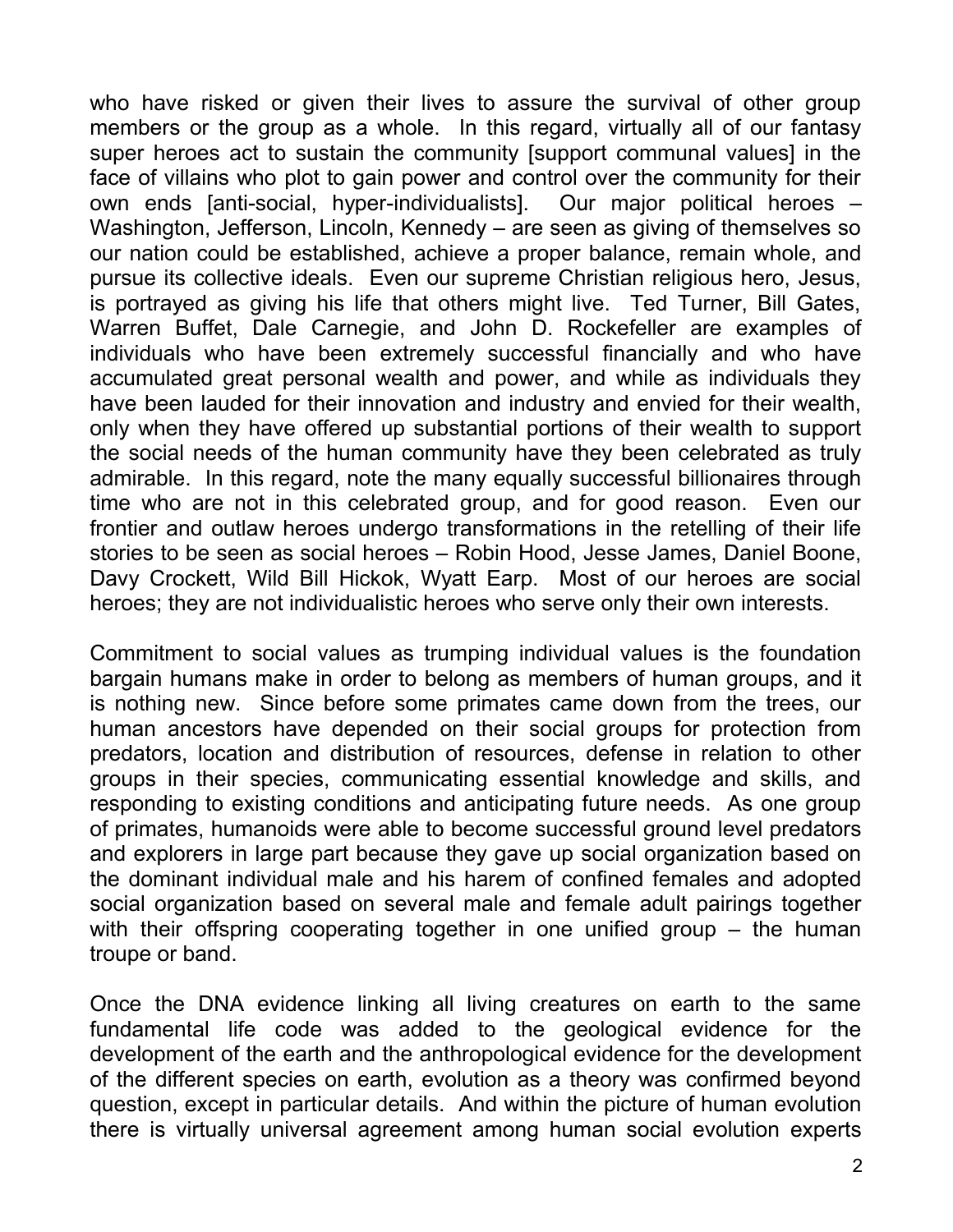that the human capacity for social and communication skills allowed for the development of cooperatively based societies with large numbers of members. In turn, these larger cooperative communities led to advances in technology and planning for the future that proved instrumental in the ascension of the human species to its current prominence among all species on earth. It is fair to say that at the root of the human success story is the commitment the species makes to the common good of the group – to social values, to the communal perspective.

In the last ten thousand years, complex societies and civilizations have developed, which have been made possible by the ever-expanding umbrella of social cooperation across larger and larger groups. Clans have become bands, which have become tribes, which have become tribal federations, which have become feudal baronies and then states, which have become nations. And in the historical period these nations have formed international federations first defined militarily and more recently connected both economically and politically. Humans do not get to a state of complex society and civilization without being guided by the clear preeminence of the principle of social cooperation and obligation over the principle of individual freedom and personal rights. From the very beginning to the present, this is just the "way things have always been" and the way they are extremely likely to be so long as the species exists. And as cooperative structures have consistently grown across larger and larger social groupings in the course of human social history, the social principle has increased in importance and influence, not diminished. So, looking at the big picture, the trend is clear: social values remain preeminent and are growing in importance. Put simply, our entire species' history reveals that humans are most fundamentally social beings, not separate individuals, and correspondingly individual values have by necessity always been subservient to communal values.

The need to properly understand, prioritize and balance individualistic and social perspectives occurs at all levels of human existence from the individual to the nation state. Anywhere the competitive self-interested perspective of individualism arises it is in tension with the cooperative perspective of communalism. Just as individuals can adopt an excessively egotistical viewpoint, overlook all social obligations, and seek to corral wealth and power to exclusively serve their own ends [the Scrooge syndrome], so tribes, states, and nations can do the same. Most fights, skirmishes, raids, battles and wars begin as a result of individuals or groups pursuing their exclusive self-interests while asserting their superiority in relation to others – the competitive individualistic perspective. Corporations in America are legally defined as hyper-individualistic – required to pursue their exclusive self-interests and maximize returns to their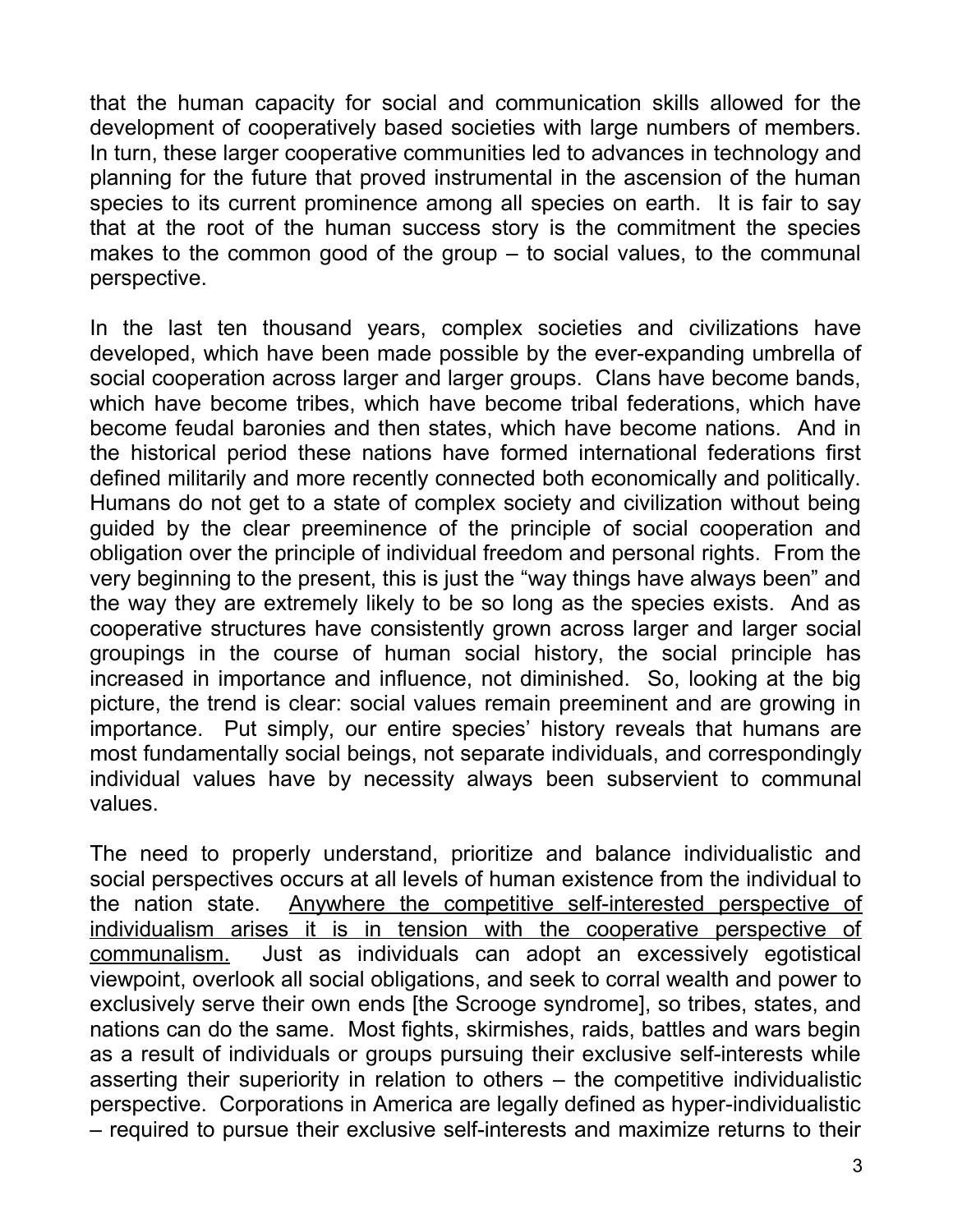private investors. By legal mandate, corporations have no larger social responsibilities; controls have to come from the greater society in the form of regulations implemented politically. As corporations have become more powerful and influential in the economic and political affairs of the country in recent years, the singular corporate emphasis on the individualistic perspective is putting pressure on the overall balance between the individual and communal orientations in the nation.

Most of the time humans negotiate the tension between the individualistic and communal perspectives fairly well at all levels, and the cooperative communal perspective contains and restrains the aggressive, self-serving impulse of the competitive individualistic point of view. But when individuals or human groups of any size are put under pressure for access to resources or adopt worldviews that espouse their fundamental superiority – for whatever reason [often religious, ethnic, or racial], aggressive behavior guided by self-interest can arise and dominate. So, the impetus to competitive, aggressive, and violent behavior is always potentially present in individuals and groups and among groups at all levels. Managing this tension between the two fundamental forces of competition [individualism] and cooperation [communalism] so as to retain the vigor and creative benefits of competitive inclinations while insisting that these predispositions be expressed within an overall cooperative orientation and framework is one of the major challenges for humans and their societies.

So, given this pervasive human social history in which the norm is for social values to contain and frame individualistic values, how do we presently get to the hyper-individualism and its associated anti-government, pro-corporate stance of far right economic and political conservatives in America – exemplified by many in the Libertarian Party and Tea Party Movement? I suggest that mostly we get there by first forgetting the larger social basis for who we are, where we come from, and where the present trends clearly point that we are going. And once we allow ourselves to forget this past and present overall direction, I suggest that secondly we get there by taking for granted the social cocoon upon which we depend for our very survival and by allowing ourselves to dwell in the illusion that this cocoon is not really all that important. In this fantasy of denial, some of us [hyper-individualists] turn upon our most fundamental social selves and declare ourselves super individuals who deserve to be free of the social obligations and responsibilities upon which human society is founded. If in fact this fantasy of extreme individualism were fully implemented, it would most likely mean the end of civilization and might even be suicidal for the species as a whole.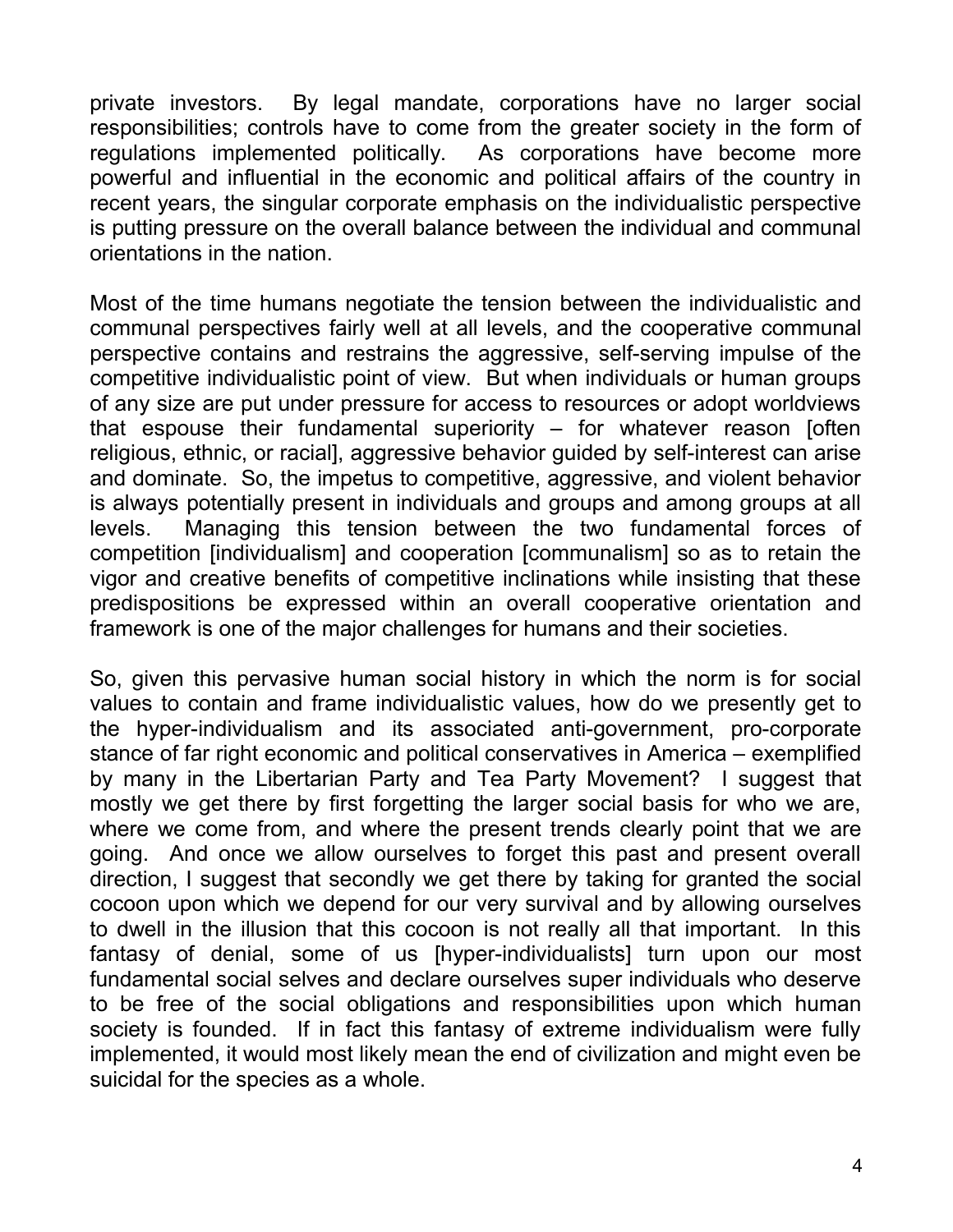Apart from losing sight of our fundamental social selves, how is it that this hyper-individualist illusion has been invited into our modern midst? First, we have to realize that the illusion of the super individual is always potentially there in the inherent tension in all societies between individual needs and wants and the needs and wants of the group. The long history of the preeminence of the social perspective in human societies, though a constant factor for very good reasons, does not guarantee that this precedent will necessarily persist. Second, the hyper-individualist illusion seems to achieve credence as a result of an important individualist sub-trend, which was established in the first long period of social development as complex society and civilization emerged and became established. We need to examine more specifically this sub-trend and the eventual emergence of the middle class and of individual social mobility, which have also promoted individualism in the modern era.

If we look broadly at human social development since the collective effects of agriculture and animal husbandry brought humans to the civilized condition, in all cases we see a long initial period during which people are progressively divided into more and more social classes arranged in a status hierarchy. The few individuals who lay claim to the most prestigious and powerful positions control access to most resources and thereby hold sway over the many. Whether referred to as royalty, divine priests, kings and queens, emperors, warlords, or feudal barons and dukes, civilization first depended for social control upon the privileged few dominating the many common people politically, economically, religiously, and militarily. Whereas tribal chiefs in the formative, pre-civilized period of human society were leaders selected for their proven capabilities from among a community mostly of equals, kings established themselves as leaders who claimed to be inherently superior and who demanded allegiance and tribute from all the "subjects" beneath them. The emergence of this supreme individual in the king, warlord, emperor, or dictator in what came to be a relatively stable social organization, constituted a major step in the ascension of the individualistic principle in the early period of complex society. From the point of view of the peons, it was "good to be the king."

What those of lesser status overlooked was the fact that the reigns of these powerful Heads of State were often short and not infrequently ended in their literal heads dropping into a basket or being displayed on a pole as power shifted in response to altered alliances and allegiances. The social order could be quite fickle in deciding just which individuals would occupy the most elevated positions. Nevertheless, once kingship succeeded in claiming hereditary and often divine status for itself – and to a lesser degree for its surrounding royalty, it achieved considerable organizational stability. This stability was enforced by a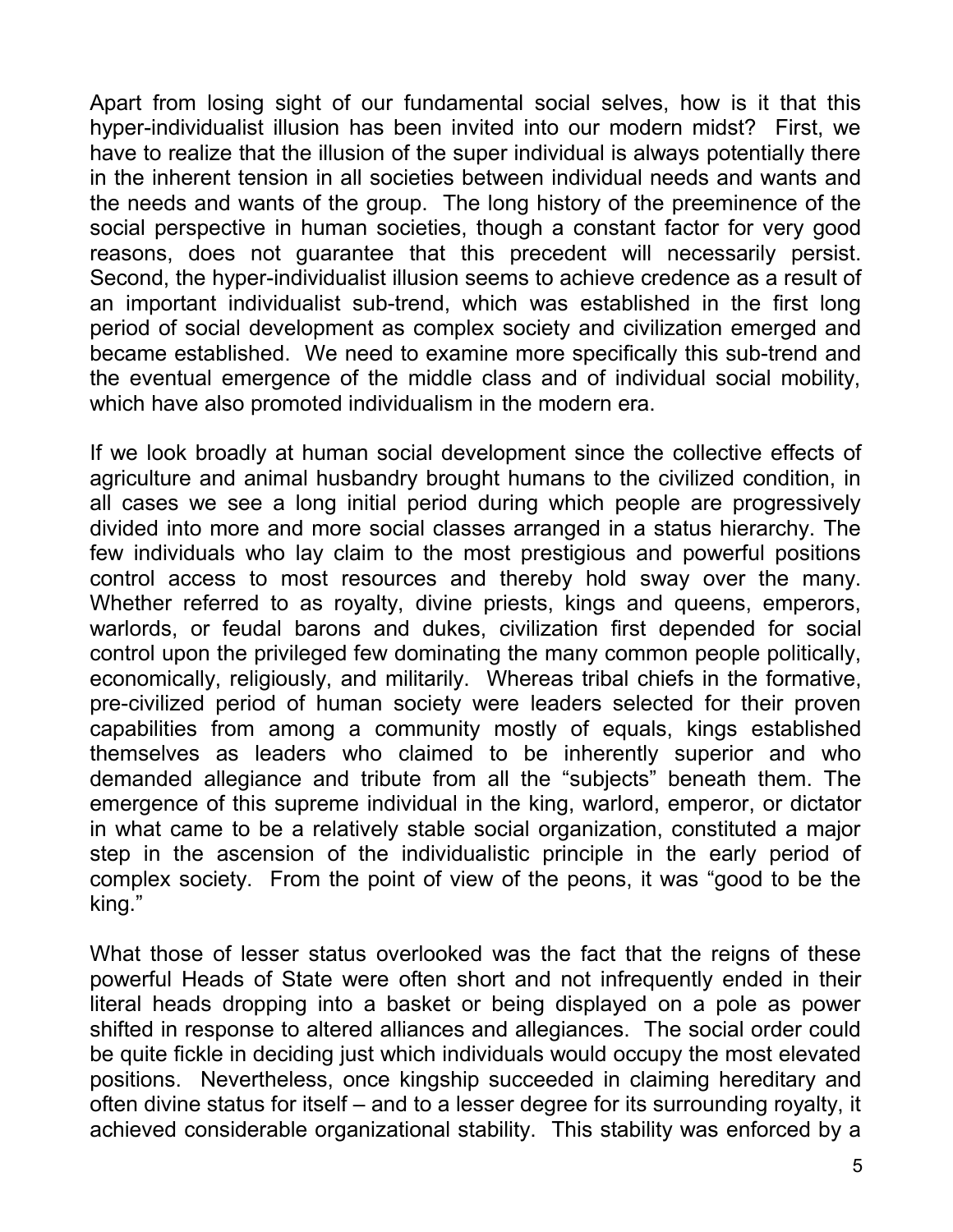supporting legal and military corps that demanded allegiance across competing human tribes and fiefdoms. The overall result was that kingship created a framework within which specialized roles and further organizational complexity could develop. From Egypt to China to India to Rome to Mesoamerica, early civilizations were structured in terms of this organizational system, and the divine king was the epitome of society structured in a manner to celebrate the individual. Ironically, without equality of opportunity among the members of society, which was forbidden in the rigid class structure that accompanied kingship, there was no social mobility and so there could be no exercise of individualism among the masses to accompany the celebration of the supreme individual in the king.

In later times and as a result of a number of factors coming together in Europe during and following the Middle Ages, there evolved within kingship a relatively independent class of craftsmen, merchants, artisans, and professionals who populated ever larger urban centers and who constituted a transitional social layer between the common peasants and the aristocracy. This group later evolved into the middle class. Relative independence allowed for some of these members of the middle class to accumulate wealth in an economy where wealth was more and more defined by money, manufacture and labor and less by the control of land and raw materials. Money was liquid wealth, and it could much more readily lubricate the path of individuals to upper class status, if not buy royalty. Individual intelligence, industry, and financial acumen could result in social mobility so long as the individual was willing to leave behind his or her former class and community together with their many social associations. Mobility was for the successful individual, not for the group, and so emerged the tie between social mobility, the individualistic perspective, and individual aspirations for success.

Once the avenue opened for successful individuals among the masses to move from the peasantry to the middle class and from the middle class to the upper class – ultimately in pursuit of possibly "becoming the King," the option for the rise of full-blown individualism was born within complex western civilization. Of course, these individualistic opportunities only existed within the larger social structure, which first tolerated and then accommodated them. But it was relatively easy for the industrious and manipulative individual to get "lost" in the maze of impersonal urban relations, hide from virtually all social obligations, attribute all success to his own efforts, and with a little luck in timing Scrooge his way to wealth and privilege in one or two generations.

The romance with this individualist fantasy of becoming one of the privileged super-rich continues to the present day and is housed as an element in the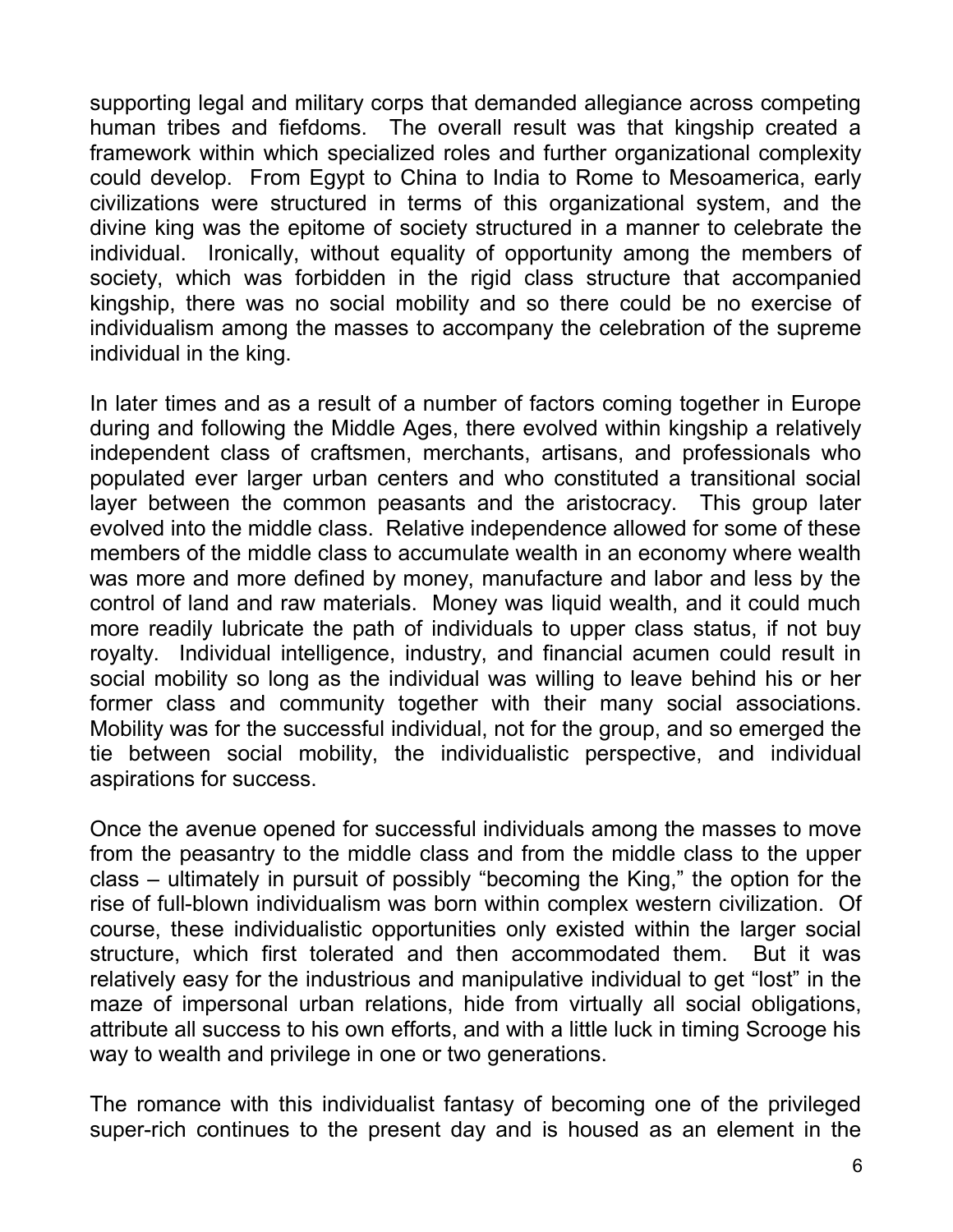American Dream. A rare few actually realize it through their own achievements. Lucky others win their way to wealth through playing mega lotteries. Unfortunately, many of these mega bucks winners demonstrate in their "after" lives that great wealth brings as much social turmoil and personal loss as it does happiness in material things. Still, this individualist romance of achieving great wealth persists in spite of the fact that the two major modern movements within the development of civilization have emphasized a return to the social commitment of equality – the most common condition in most pre-civilized, tribal human groups. Both democracy at the political level and socialism/communism at the economic level have as their goal to render all individuals equal, or more nearly equal, and to attack the idea that some individuals can gain positions of privilege and superiority and dominate others – the assumption inherent in competitive individualism. While communism has waned in recent times, democracy has become a dominant worldwide trend over the last 150 years. Even favored capitalism has had its wings clipped, emerging as regulated capitalism and trending toward socialism in many modern developed countries. Regulated capitalism and socialism are the compromises democracies have made to force individualistically and competitively oriented free enterprise to respect larger social goals and the common good.

In recent years, the activities of the World Trade Organization [WTO] have led to the further integration of world economies at the same time that this organization has promoted the interests of international competitive capitalism as trumping national political and social policy. While ironically it is individualistically and competitively oriented capitalism through the WTO that is leading the movement to greater and greater international integration, its failure to consider the negative social consequences of its pursuits and mandates invites its having its wings clipped just as the robber barons of the nineteenth century were required to accept regulated capitalism. Given the clear long and short-term trends in human social development, it seems very likely that in the future successful international integration will not be merely a military and economic affair. We can expect that the importance of social and communal values will again reassert themselves – coming from the foundation social roots of what it has meant to exist in human groups from the beginning. The various divisions of the United Nations represent the nascent commitment among nations that probably portend this eventual social and political integration at world scale. In this regard, we can note the fear of this potential underlying trend in the One World Order attacks on the United Nations by hyperindividualistic groups who want to retain as much separation as possible in and among societies.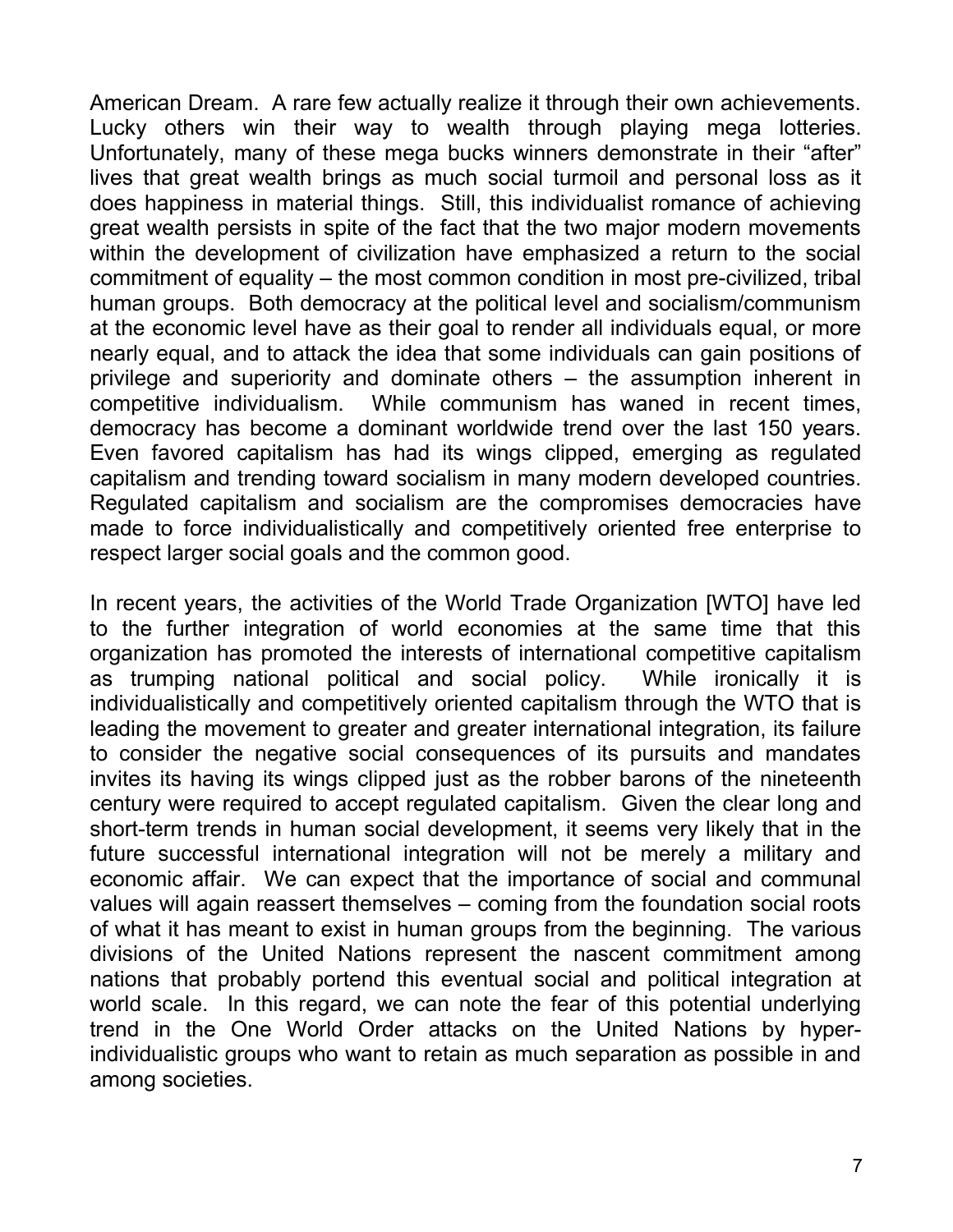Extreme individualism holds that the individual is supreme and celebrates the values of independence, self-reliance, self-sufficiency, industry, selfdetermination, personal success, and personal property rights. It holds that anything that gets in the way of the exercise of these values is an impediment and deserves to be eliminated. The heroes of this point of view are rags to riches Horatio Alger types and singular mountain men, some extreme athletes [e.g. cage fighters] and outlaws, and many survivalists. Some of the asocial "shoot 'em up" video games also support this extreme individualist perspective. The celebrities promoting this viewpoint are mostly media info-tainers whose actual lives are very far removed from the principles.

For the few who attempt to live the hyper-individualistic life and the wanna-bees who support the illusion, anything that gets in the way of exercising personal freedom is suspect and held in disrepute. And a favorite target is "The Government," because the government is a social entity and expresses the will of the social group, and the rules and regulations that the group decides are good for the community often constrain the pure pursuit of individual freedom. So, extreme individualists love to "hate" the government. In America, these extremists focus on the Bill of Rights as if it is the core of the Constitution, and they conveniently forget that this Bill is an addendum to the primary document which is all about defining the government of the country whose goal is to serve the collective good of the people. They overlook the fact that the Constitution begins with the socially focused Preamble, "We the People [emphasis in the original document] of the United States, in order to form a more perfect Union, establish Justice, secure domestic Tranquility, provide for the common defence, promote the general Welfare, and secure the Blessings of Liberty to ourselves and our Posterity, do ordain and establish this Constitution for the United States of America." The Constitution does not begin, "I the Individual, in order to assure my individual rights and privileges, to guarantee I will not be disturbed by others or obliged to contribute to the needs of others, and to allow me to go where I please, do what I please, say what I please, and accumulate property and wealth at my discretion to use as I see fit, do establish this Constitution for My World."

Hyper-individualists exist on a continuum from those who espouse the values of hyper-individualism and belong to political groups that promote these values but who live within the greater society and grudgingly tolerate the regulations of the larger society [many Libertarians and Tea Party members] to isolated hermits and paramilitary gangs. Whether actually living as individualist extremists or supporting their point of view, hyper-individualists are all about nothing getting in the way of their personal pursuit of freedom, and accordingly they contend that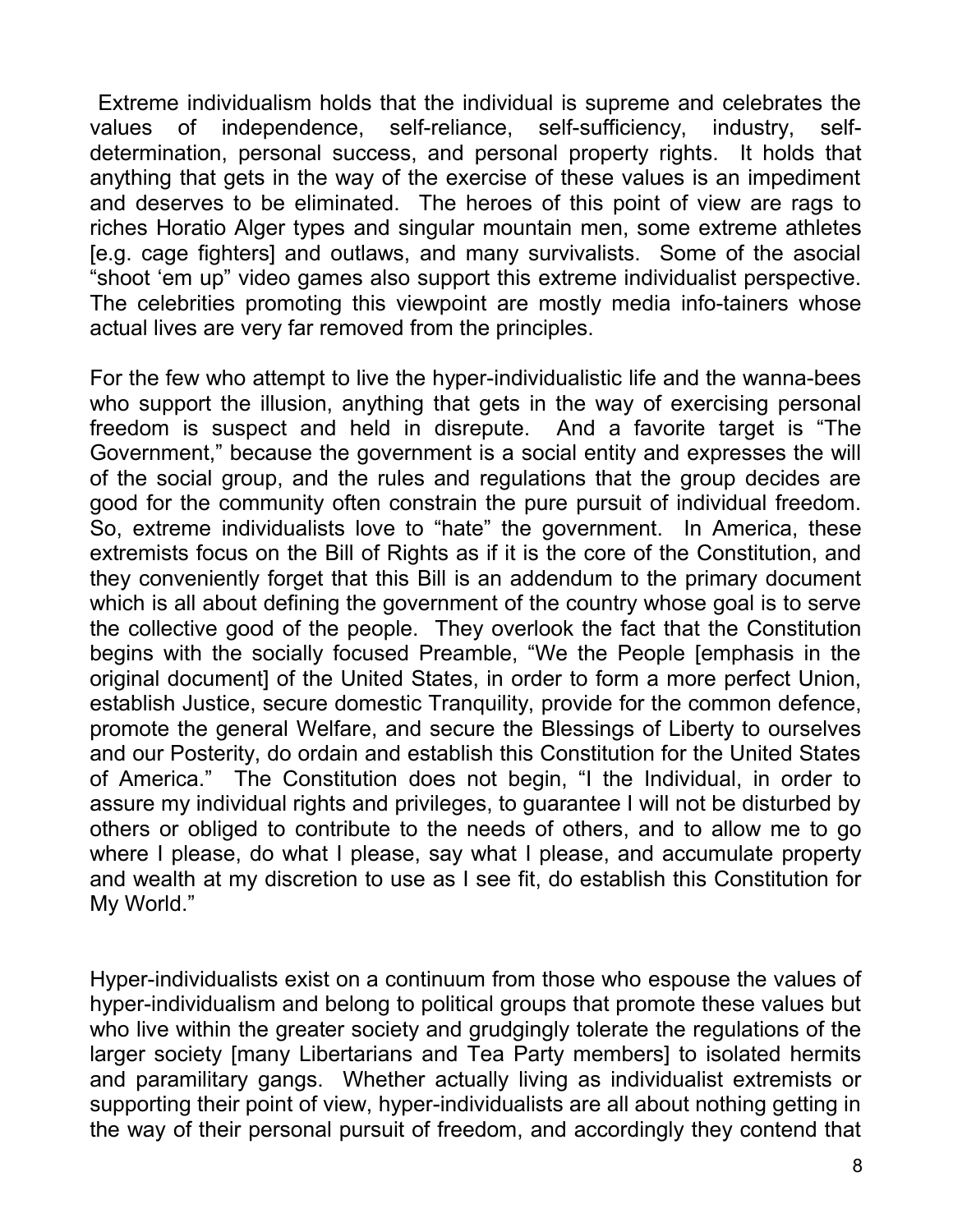the government must be curtailed in its powers and its ability to proscribe the limits of individual behavior. "Get government off my back" is the mantra of these super individualists………….until they get in trouble and need help!! Then they expect government to come to their rescue and to protect them from harm and to assure them of their right to continue on their individualistic quests unmolested and owing nothing to the greater group – except often allegiance to law enforcement and the military, the agencies which usually have saved them.

In behalf of this latter exception, there tends to be a lot of flag waving and pronouncements of hyper-patriotism by hyper-individualists. But there is little or no social commitment to or acceptance of any of the responsibilities that are associated with any of the layers of society that lie between themselves and these security agencies. Without the socially determined and invested layers of education, transportation, communication, energy/power, water and sewage, land use planning, and legal, financial, judicial and commercial regulations and public services, there is no basis for the members of modern society to support law enforcement or a national military. There is an implicit contract between the individual and the group that requires the individual to commit to these social layers because without them there is no social umbrella within which the individual can pursue his or her personal benefit with security. Hyper individualists want to pretend that commitment to and support for all this societal structure is mostly unnecessary. But, it just is not so!

Flag waving hyper-individualists tend to be strong supporters of law enforcement and the military until any of these security agencies get in the way of their exercising any of the "liberties" that they claim. When this occurs, these extreme individualists redefine "true" patriotism much more narrowly. In the resulting revised patriotism, these hyper-individualists owe allegiance only to those who share their extreme ideology and the smaller paramilitary organizations that they erect to protect themselves from the impositions of "outside" government and its "corrupted" and "misguided" security forces. Extreme individualism is a slippery slope that can rapidly descend into isolation and social paranoia – irrational fear of the very community in which hyperindividualists are allowed to exist. It can end with social commitment limited to gangs and cults trying to carve out a separate survivalist space in the sparsely populated, rural areas of the country. These hyper-individualistic cults frequently end up stockpiling arms, preparing and practicing for armed conflict, and eventually precipitating violent confrontations with the representatives of law enforcement of the greater society, which ironically allows them to exist in the name of assuring them of their equal rights to assemble, protest and speak freely.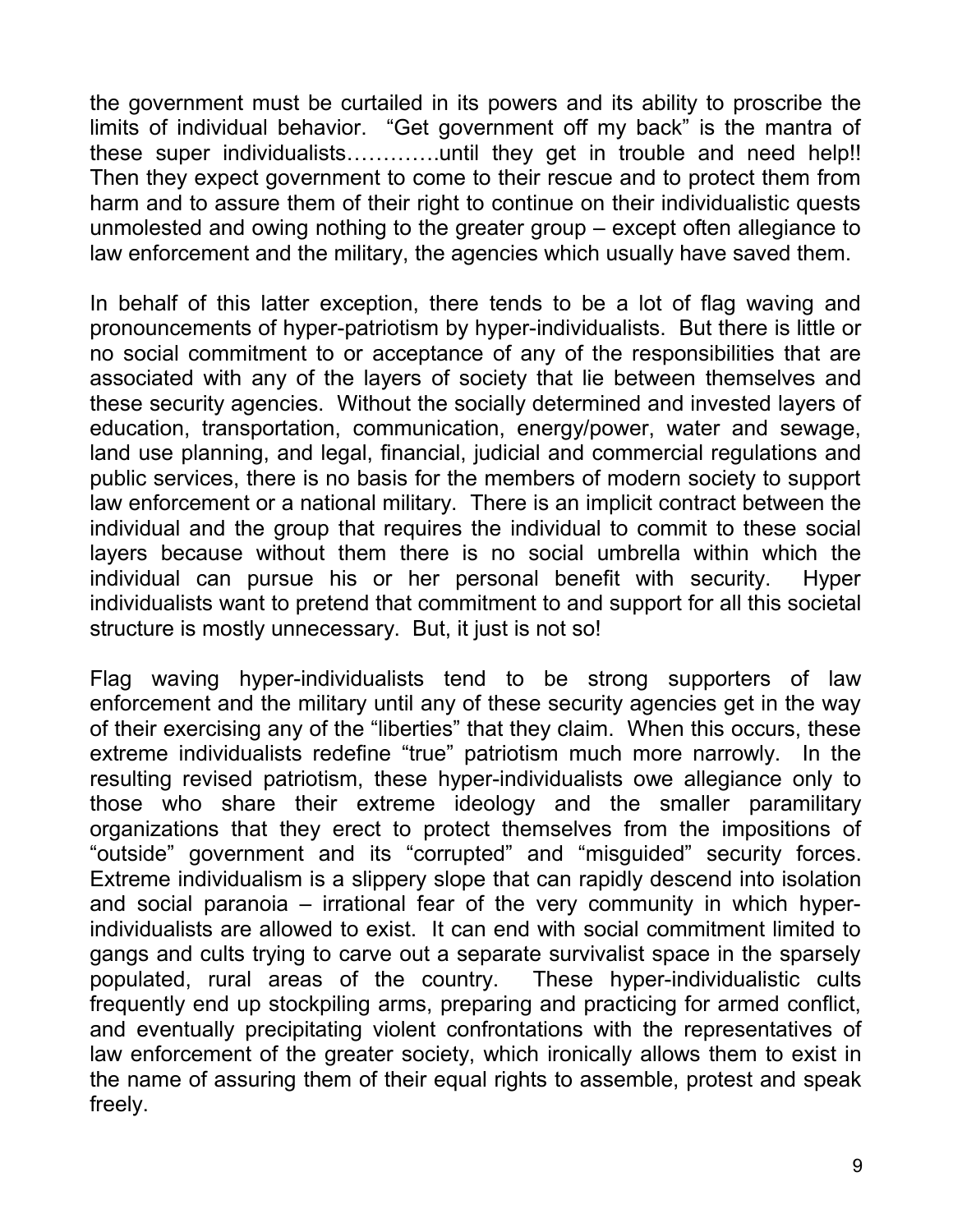## **Summary**

Modern hyper-individualists, who tend to be economic, political and often religious conservatives, are fighting a rear guard action in behalf of individualism in an effort to unseat communal values as leading in defining human society. They are doing this based on the presence in all societies of individual values and respect for individual human capabilities, even though these individualistic values are universally subservient to social values in all successful human societies through all time frames and in all types of human groups. They are encouraged in their efforts first by the appearance of complex societies structured around the supreme individual in kingship during the long initial development period of civilization and second in more modern times by the emergence of the opportunity for individual mobility for the masses within the largely anonymous and impersonal urban and suburban contexts. They choose to overlook the facts 1) that their individual freedoms are institutionalized within society and exist solely at the discretion of that society, 2) that they depend on that society to assure their exercise of their individual freedoms, and 3) that they owe commitment to and not protest of the fundamental social obligations and responsibilities of that society at all levels, since it is society that provides the security umbrella for their pursuit of their individual opportunities.

To be truly successful all individuals must achieve within themselves the same balance between individual and social values as their surrounding society, and in every case this means obligations and responsibilities to the group supercede individual needs, wants and desires. We lose sight of this fundamental fact at our personal and social peril.

Evidence of this peril is to be found most recently in the nearly catastrophic, worldwide financial crisis, which has become the Great Recession. This crisis, which could have easily led to full-blown world depression, was caused by super individualists – mostly in the form of self-interested corporations – successfully launching an attack on government regulations of the financial industry. The resulting deregulation "freed" financial institutions and the rating agencies and traders who served them to knowingly engage in highly risky behavior, which many knew to be both unsustainable and "wrong," in order to maximize their individual benefit. The individualistic greed of select corporations and of the individuals that played key roles in running and "feeding" them nearly brought the world financial markets to their knees and made it necessary for government – drawing on the diminished resources of the great mass of the people – to come to the rescue of the financial system that these avaricious corporations and individuals had so flagrantly abused.